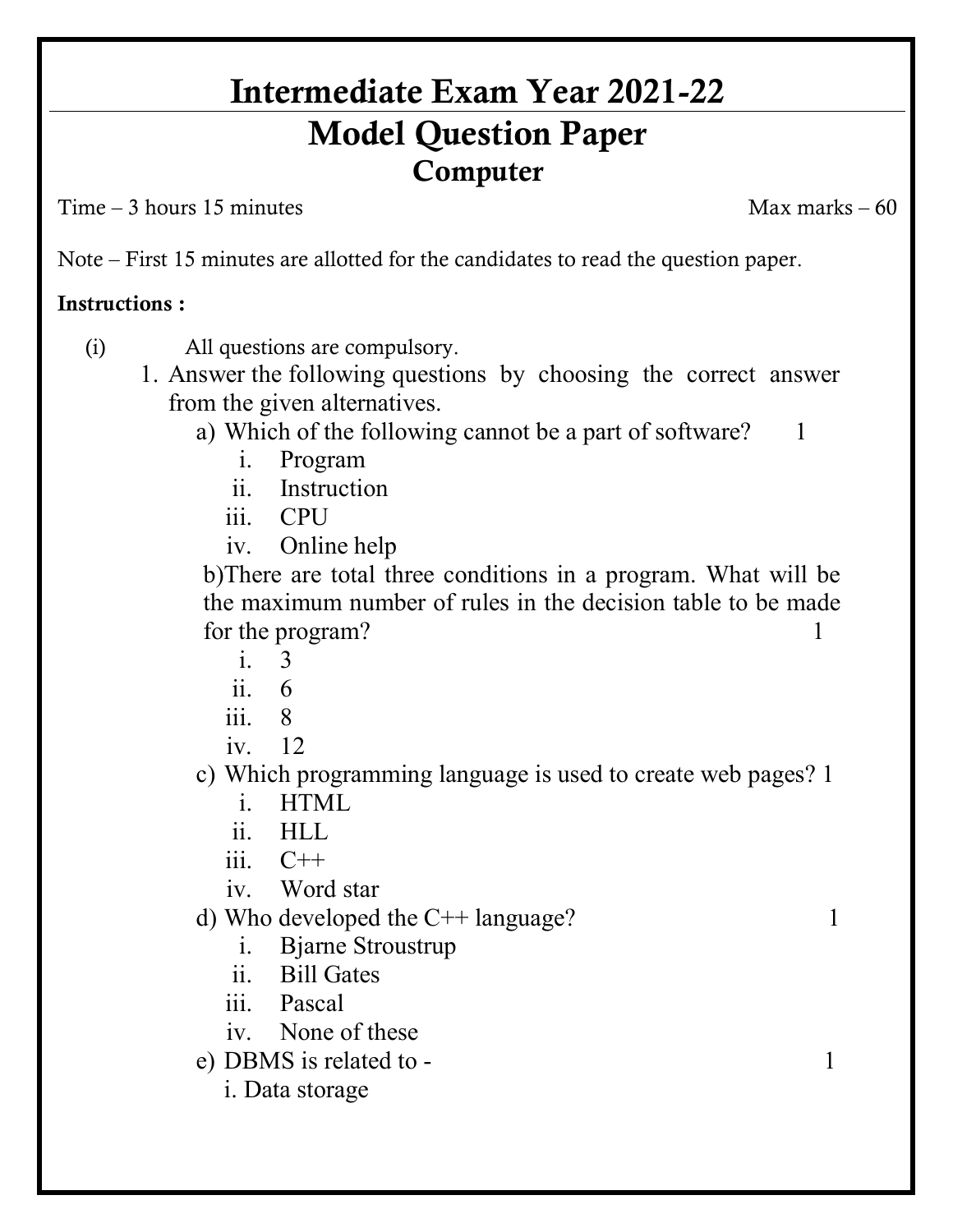| ii. Receiving data from database<br>iii. Security of data base                          |                                            |
|-----------------------------------------------------------------------------------------|--------------------------------------------|
| iv. All of these.                                                                       |                                            |
| 2. Answer the following questions in one word/sentence                                  |                                            |
| a.Define Program                                                                        |                                            |
| b. Where is HTML tag written?                                                           |                                            |
| c. Which objects are declared in a class $C++?$                                         |                                            |
| d. What is the extension of a header file?                                              |                                            |
| e. What type of software is computer game?                                              |                                            |
| 3. Answer the following questions.<br>a. What is application software? Give an example. |                                            |
| b. What is a character set? Give an example.                                            | $\begin{array}{c} 2 \\ 2 \\ 2 \end{array}$ |
| c. What are constructors?                                                               |                                            |
| d. What are Base and Derived classes?                                                   |                                            |
| e. Write two important characteristics of pseudo code technique.                        |                                            |
|                                                                                         | 2                                          |
| 4. Answer the following questions.                                                      |                                            |
| a. What are classes and objects?                                                        |                                            |
| b. What do you mean by web page and website?                                            | $333$<br>$33$<br>$3$                       |
| c. Explain the utility of decision table.                                               |                                            |
| d. Explain the difference between 'For' and 'While' loops.                              |                                            |
| e. What are arithmetic operators? Explain with example.                                 |                                            |
| 5. Answer any five of the following questions.                                          |                                            |
| a. What are softwares? Explain its main types with examples.                            |                                            |
| b. Write the difference between object oriented programming and                         |                                            |
| procedural programming.                                                                 | 5                                          |
| c. What is Array? What are its main types? How is an array declared                     |                                            |
| and initialised?                                                                        |                                            |
| d. How can the following be included in a web page? Explain.                            | $rac{5}{5}$                                |
| i. Image                                                                                |                                            |
| ii. Bullet and number                                                                   |                                            |
| e. What is a flowchart? Which symbols are used in it? Draw a                            |                                            |
| flowchart to find the largest number out of three numbers.                              |                                            |
| f. Write a program in $C++$ using 'For'/ 'While' loop for tables from                   |                                            |
| $1$ to $10$                                                                             | 5                                          |
|                                                                                         |                                            |